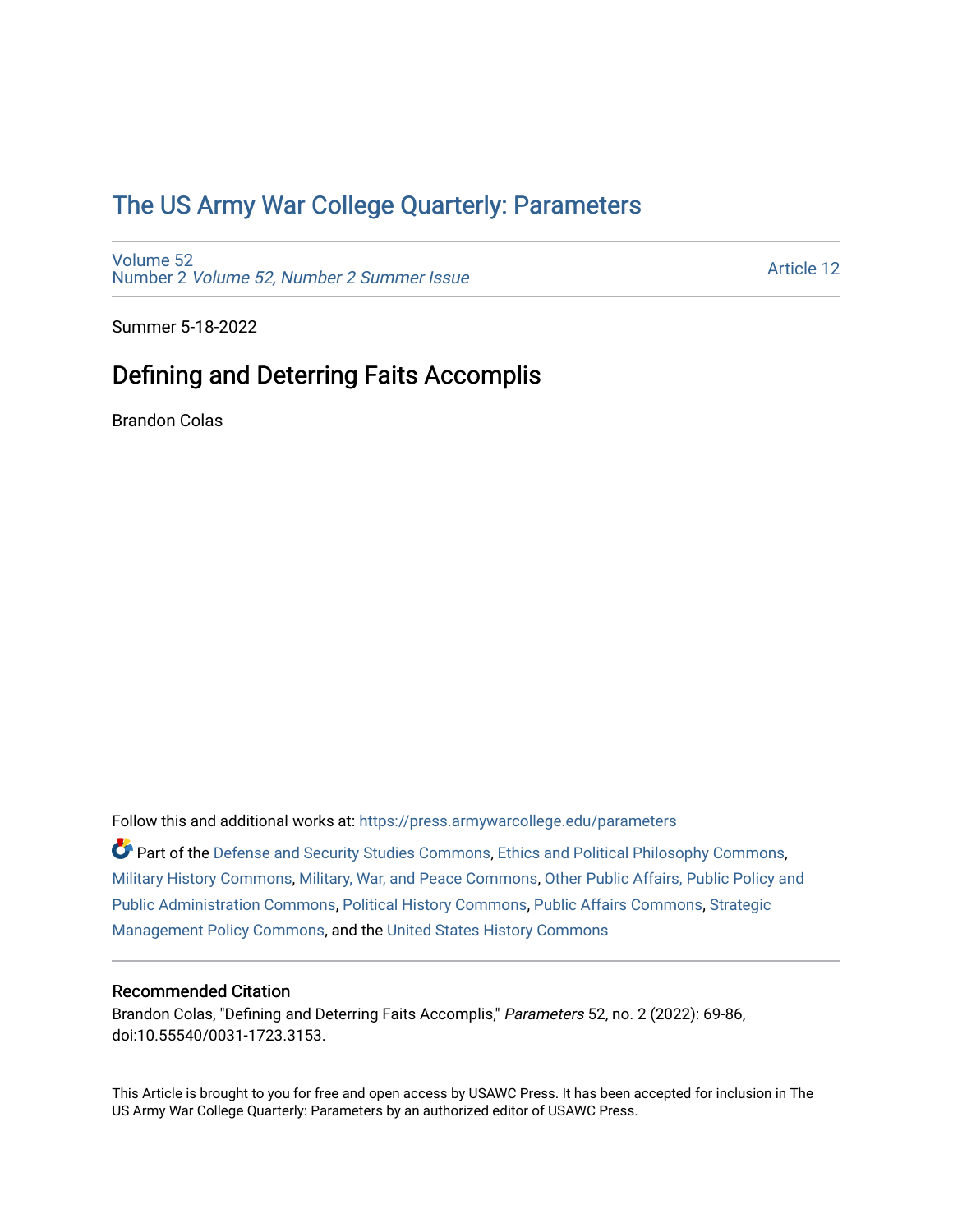## **Defining and Deterring Faits Accomplis**

Brandon Colas

ABSTRACT: This article describes faits accomplis—how states attempt to seize disputed territory using military force, hoping to avoid war in the process—and offers suggestions for how to deter them. Since 1945, faits accomplis have become the most common means by which states attempt to take over territory, even though they frequently result in armed conflict. US deterrent efforts, however, often focus on stopping invasions, not limited land grabs. This study combines the traditional literature on deterrence with Dan Altman's recent research on faits accomplis to suggest Department of Defense leaders should frame territorial disputes as a real estate market they can both analyze and manipulate.

**Keywords: deterrence, territorial disputes, gray zone, brinkmanship, escalation**

n February 2014, Ukraine had 22,000 troops stationed on the Crimean Peninsula. A month later, Ukrainian armed forces had lost their primary naval base, 12 of 17 surface combatants, most of their naval aviation assets, and their main naval repair and maintenance facilities.1 Ukraine also lost over 2 million citizens and 10,000 square miles of territory. In the process, the Ukrainian armed forces suffered only a single casualty.2 If this action was a Russian invasion, as then-Vice President Biden insisted while visiting Kyiv the following year, it was a strange one.3 The "invasion" had cost Ukraine dearly, but the seizure of Crimea in 2014 is better described as a fait accompli, wherein an aggressor state uses limited military force to seize a disputed territory, risking war in the process. It takes two states for a successful fait accompli: an aggressor willing to risk war and a victim or defender who decides losing territory is better than using its military to respond and risk war. Russia seized the disputed territory without going to war, using a complex combination of techniques that included removing insignia from Russians' uniforms, overcoming Ukrainian military bases by ramming through gates, and blocking aircraft runways with vehicles to prevent Ukrainian reinforcements from landing. The brazen Russian tactics relied on a belief the Ukrainians would be unwilling to fire the first shot.<sup>4</sup>

<sup>1.</sup> Manash Pratim Boruah and Prathamesh Karle, "Ukrainian Navy: A Force in Distress," Janes (website), February 15, 2022, [https://www.janes.com/defence-news/news-detail/ukrainian-navy-a-force-in-distress.](http://www.janes.com/defence-news/news-detail/ukrainian-navy-a-force-in-distress)

<sup>2.</sup> Anton Lavrov, "Russia Again: The Military Operations for Crimea," in Colby Howard and Ruslan Pukhov, eds., *Brothers Armed: Military Aspects of the Crisis in Ukraine* (Minneapolis, MN: East View Press, 2014): 174.

<sup>3.</sup> White House Office of the Vice President, "Remarks by Vice President Joe Biden and President Petro Poroshenko," December 7, 2015, [https://obamawhitehouse.archives.gov/the-press-office/2015/12/07/remarks-vice](https://obamawhitehouse.archives.gov/the-press-office/2015/12/07/remarks-vice-president-joe-biden-and-ukrainian-president-petro)[president-joe-biden-and-ukrainian-president-petro](https://obamawhitehouse.archives.gov/the-press-office/2015/12/07/remarks-vice-president-joe-biden-and-ukrainian-president-petro).

<sup>4.</sup> Lavrov, "Russia Again," 157–84; and John Chambers, *Countering Gray-Zone Hybrid Threats* (West Point, NY: Modern War Institute, 2016), 17–19, [https://mwi.usma.edu/wp-content/uploads/2016/10/Countering-Gray-Zone](http://mwi.usma.edu/wp-content/uploads/2016/10/Countering-Gray-Zone-Hybrid-Threats.pdf) [-Hybrid-Threats.pdf](http://mwi.usma.edu/wp-content/uploads/2016/10/Countering-Gray-Zone-Hybrid-Threats.pdf).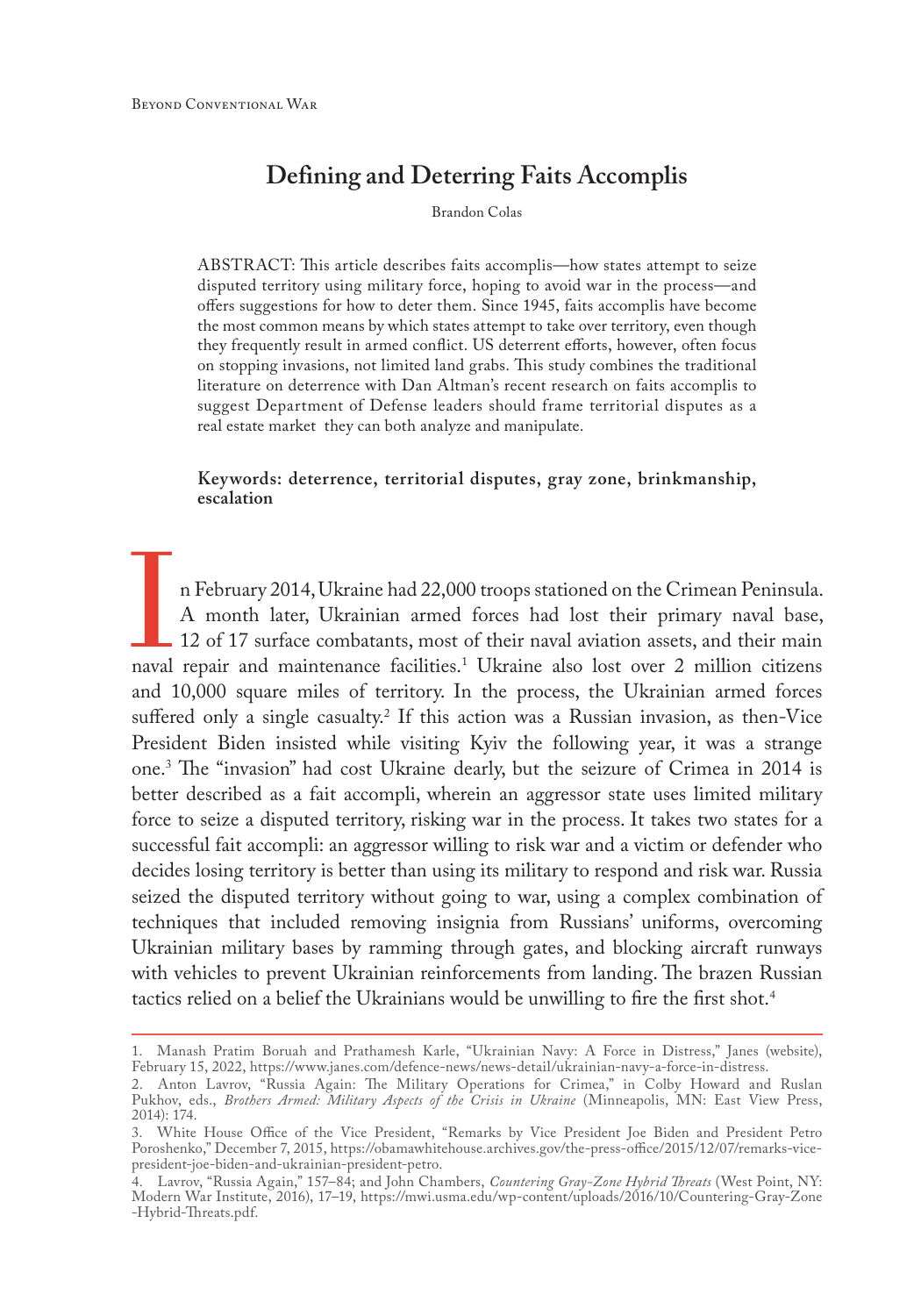The 2014 conquest cost Russia as well. Following Crimea, Russia weathered various sanctions, built up its military, and learned the wrong lessons. Eight years later, Russian troops entering Ukraine expected the same experience. Numerous reports indicate that many Russian soldiers did not know they were going to invade Ukraine until shortly before it began. Those who knew did not expect opposition. Some may have brought along parade uniforms.5 This fait accompli failed catastrophically.

## **How States Seize Territory**

Russian aggression against Crimea in 2014 and the whole of Ukraine in 2022 illustrates the three means by which states can seize territory: brute force, coercion, and faits accomplis. The Department of Defense is prepared to counter the first two. Brute force is an invasion and occupation, such as Hitler in Poland in 1940 or the current Russian campaign in Ukraine after the unexpected Ukrainian resistance to the fait accompli attempt. A second means to seize territory is coercion: threatening damage and latent violence.<sup>6</sup> Enough force built upon a border could cause a government to make concessions, determining the fight is not worth it. Hitler entered Denmark unopposed in 1940; Ukrainian President Volodymyr Zelensky could have resigned in February 2022. However, brute force and coercion can be deterred by an opposing force or, if deterrence fails, rolled back by military conflict.

Despite years of talk about the gray zone, the Department of Defense is unprepared for faits accomplis, perhaps because resisting a fait accompli is more complicated than deterring a full invasion. Instead of initiating war and then attempting to seize territory (brute force) or threatening war unless territory is surrendered (coercion), in a fait accompli, a state seizes a piece of disputed territory with military force and attempts to avoid war in the process.<sup>7</sup>

Faits accomplis are common. Recent international relations research has shown the primacy of faits accomplis compared to the use of coercion or brute force to seize territory. Attempted conquests of entire territory after 1945 were extremely rare. From 1945 to 2022, there were only four attempts to conquer another state wholesale and absorb its territory. Successful attempts

<sup>5.</sup> Luke Harding, "Demoralised Russian Soldiers Tell of Anger at Being 'Duped' into War," *Guardian* (website), March 4, 2022, [https://www.theguardian.com/world/2022/mar/04/russian-soldiers-ukraine](https://www.theguardian.com/world/2022/mar/04/russian-soldiers-ukraine -anger-duped-into-war) [-anger-duped-into-war;](https://www.theguardian.com/world/2022/mar/04/russian-soldiers-ukraine -anger-duped-into-war) and TEW, "Exclusive: Ukrainian Civilians Found Russian Army Uniforms Parade Items in Garage after Bombing," YouTube, March 11, 2022, [https://www.youtube.com/watch?v=v](https://www.youtube.com/watch?v=v _EVWcbbAGs) [\\_EVWcbbAGs.](https://www.youtube.com/watch?v=v _EVWcbbAGs) 

<sup>6.</sup> Thomas Schelling, *Arms and Influence* (New Haven, CT: Yale University Press, 2020), 1–34.

<sup>7.</sup> Dan Altman, "The Evolution of Territorial Conquest after 1945 and the Limits of the Territorial Integrity Norm," *International Organization* 74, Summer (2020): 491.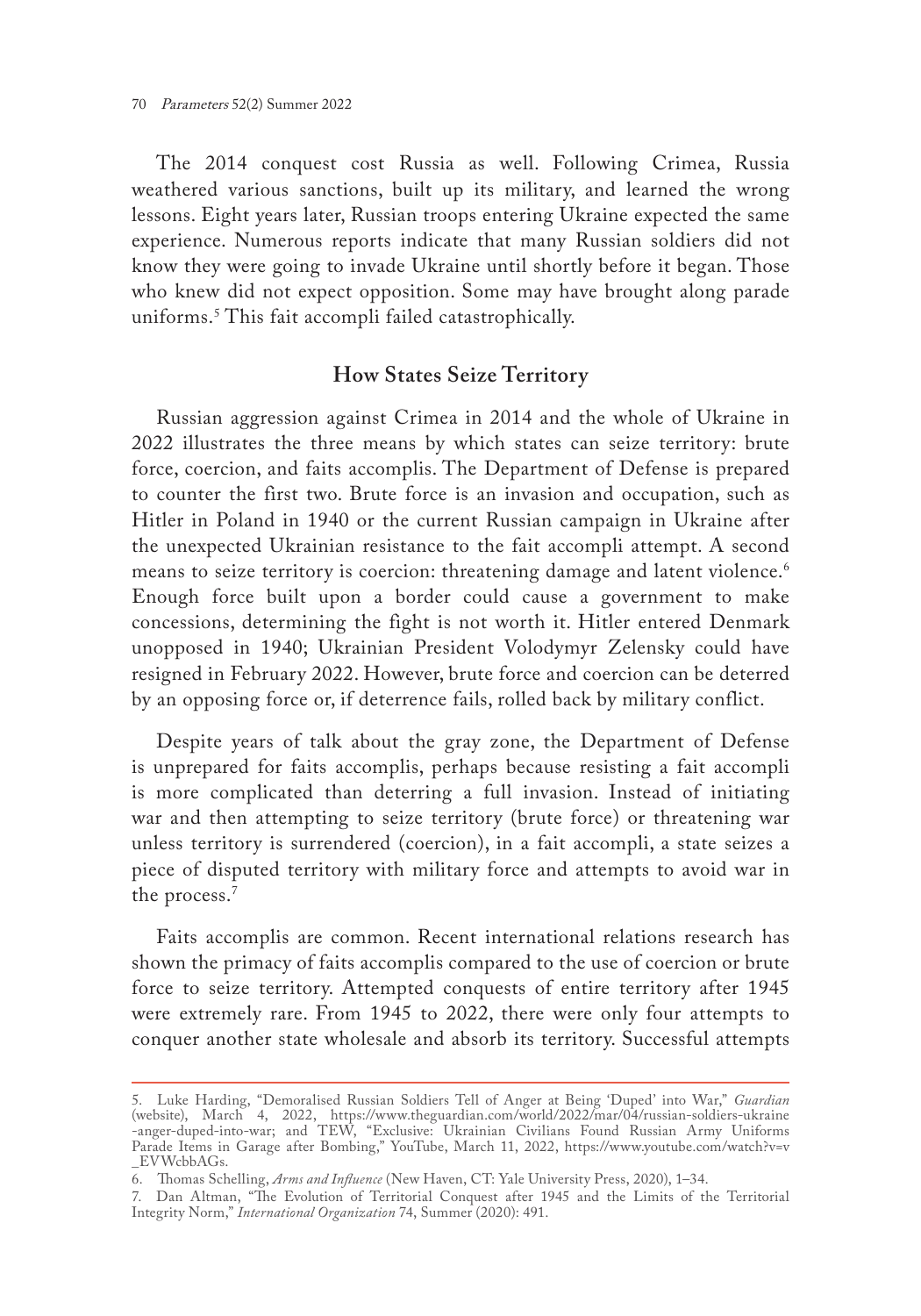were North Vietnam against South Vietnam in 1975 and Indonesia against Timor-Leste in 1975, and unsuccessful attempts were North Korea against South Korea in 1950 and Iraq against Kuwait in 1990.8 The United States' invasions of Afghanistan (2001) and Iraq (2003) led to the occupation of both states, but the long-term occupation was never the intent of these wars, which were also not based on territorial claims. Since 1945, there have only been four instances of brute force and two of coercion, but as of 2018, states had attempted 65 faits accomplis.9 Faits accomplis, which impose "a limited unilateral gain at an adversary's expense in an attempt to get away with that gain when the adversary chooses to relent rather than escalate in retaliation," are the most common means for states to pursue territorial gains.10

Common but risky, attempted land grabs frequently fail and lead to armed conflict. Of the 65 cases between 1945 and 2018 charted by Dan Altman, only half succeeded.<sup>11</sup> Attempts to return to the status quo often lead to major escalation, presumably because the aggressor state has miscalculated the "true" red line for the status quo.<sup>12</sup> The risk of war is probably higher than the cases that result in armed conflict. States using limited military force to take territory have already calculated their action is more likely to succeed in seizing the territory than escalating to a wider war. This data only accounts for the states that acted on the (sometimes erroneous) belief that war would not result. We cannot determine the number of states that did not act based on the expectation of war—as James Fearon noted, a state that launches an attack has already taken the defender's relative capabilities into account. Hence, a state making a challenge is a state that is already resolved.13

The US military must understand the conditions under which faits accomplis occur and what factors lead to their success and failure. Both China and Russia have several ongoing territorial disputes with US allies, have employed faits accomplis in the past, and will likely do so in the future. Limiting Chinese and Russian expansion entails cutting off these forcible territory seizures before they occur. Resolving them after the fact—"rollback" type strategies—are a considerable risk.14 Studying faits accomplis can also help map out underdeveloped "road to war" sequences, providing leaders with

<sup>8.</sup> Altman, "Evolution of Territorial Conquest," 493.

<sup>9.</sup> Altman "Evolution of Territorial Conquest," 493, 501–3.

<sup>10.</sup> Dan Altman, "By Fait Accompli, Not Coercion: How States Wrest Territory From Their Adversaries," *International Studies Quarterly* 61 (2017): 882.

<sup>11.</sup> Altman, "Evolution of Territorial Conquest," 509.

<sup>12.</sup> Altman, "By Fait Accompli," 886–88; and Altman, "Evolution of Territorial Conquest," 505.

<sup>13.</sup> James D. Fearon, "Signaling versus the Balance of Power and Interests: An Empirical Test of a Crisis Bargaining Model," *Journal of Conflict Resolution* 18, no. 4 (1994): 238,<https://www.jstor.org/stable/174295>. 14. Hal Brands and Zack Cooper, "Getting Serious about Strategy in the South China Sea," *Naval War* 

*College Review* 71, no. 1 (2018): 8–20.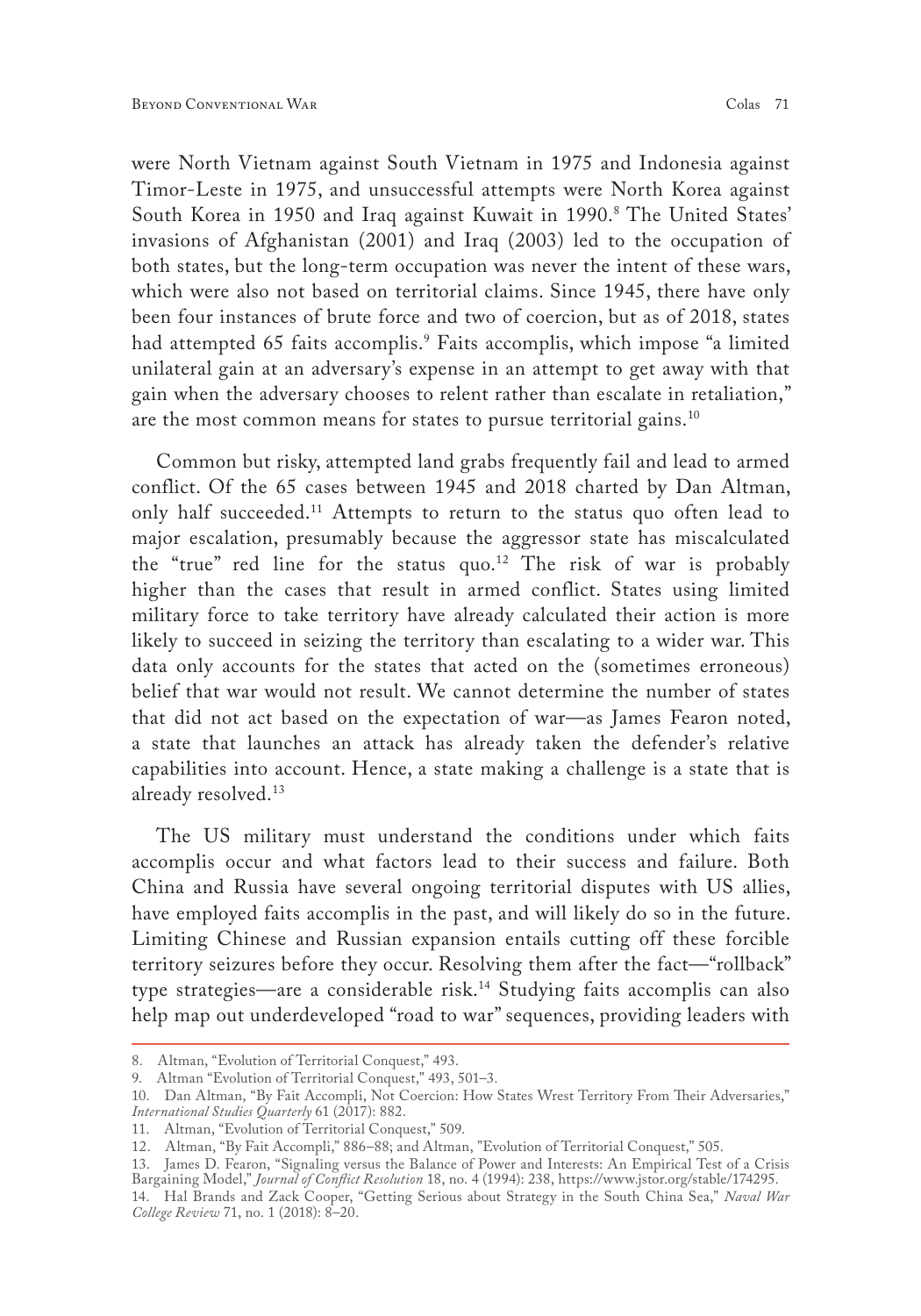anticipated off-ramps and better scenario planning. In *Arms and Influence*, Thomas Schelling notes:

There is just no foreseeable route by which the United States and the Soviet Union could become engaged in a major nuclear war. This does not mean that a major nuclear war cannot occur. It only means that if it occurs it will result from a process not entirely foreseen, from reactions that are not fully predictable, from decisions that are not wholly deliberate, from events that are not fully under control.<sup>15</sup>

One implication of Schelling's claim is that if a war between the United States and China occurs, it is unlikely to take place because Taiwan declares its independence; all three states are aware of the dangers of such a scenario. A war involving a Chinese attempt to use a fait accompli to claim Taiwan-occupied Itu Aba (Taiping Island), on the other hand, could well happen: faits accomplis generate unpredictable reactions.

This study attempts to anticipate reactions by showing how states can calculate the desirability of using faits accomplis to seize disputed territory, for both themselves and their rivals, by modeling disputed territory as a real estate market. Military and civilian leaders wanting to deter faits accomplis can manipulate the market by directly affecting the input variables of territorial value, the cost of war, and the probability of war. Deterrence against faits accomplis also has implications for countering a wide range of gradualist techniques common in the gray zone.

## **Calculating the Desirability of Faits Accomplis**

## **Why States Prefer Faits Accomplis to Brute Force and Coercion**

The near-universal condemnation of Russia's invasion of Ukraine strongly implies there is a global norm against the use of violence to claim territory.<sup>16</sup> The existence of a norm among states does not mean that actions violating it will occur but does suggest that if that norm is violated, states will need to explain and justify their behavior. Extreme discursive practices are required to break the norm; Russia has claimed it will de-Nazify Ukraine, fears Ukrainian chemical weapons provocations, and suspects Ukraine may develop

<sup>15.</sup> Schelling, *Arms and Influence*, 94–95.

<sup>16.</sup> Stephen Pinker, *The Better Angels of Our Nature: Why Violence Has Declined* (New York: Penguin, 2012); and Mark W. Zacher, "The Territorial Integrity Norm: International Boundaries and the Use of Force," *International Organization* 55, no. 2 (2001): 215–50, <https://www.jstor.org/stable/3078631>; and Altman, "Evolution of Territorial Conquest," 497.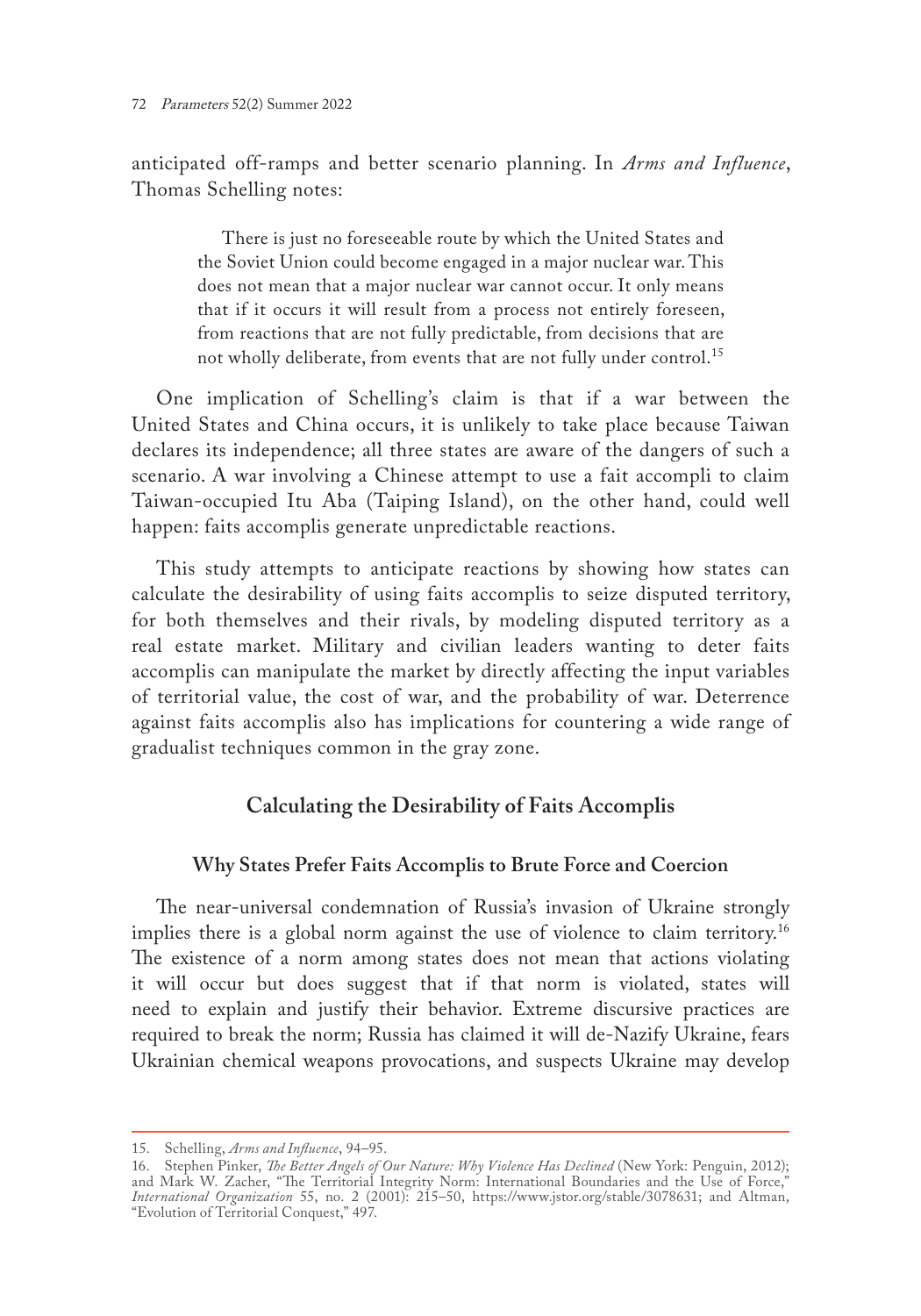a plutonium-based nuclear "dirty bomb."17 If any of these justifications were true, breaking the norm against Ukraine's territorial integrity would make sense. But by protesting too much, Russian propaganda inadvertently shows how unacceptable it is for a state to launch a war to seize territory.

While brute force can enable one state to absorb another, it rarely takes place. Although coercion might seem another way for a state to claim the territory of another, coercion is difficult and can create its own set of problems for the aggressor state. Studies of compellence provide some suggestions for why an aggressor state's efforts to coerce another state to surrender its territorial claims rarely succeed. As Schelling notes, almost any affirmative action "requires that an opponent or a victim do something, even if only to stop or get out."18 In a territorial dispute, the affirmative action required would be that one state accepts the de facto loss of its territory. By contrasting compellence and deterrence, Gary Schaub shows why compelling an opponent is more difficult than dissuading an opponent from an action. In deterrence, generally, a compliant adversary is no worse off, while a defiant one expects retribution. However, as he notes, "Compellent demands […] promise no chance of gains. They pose the adversary with a choice between two losses: the certain loss of compliance and the gamble between avoiding this loss or suffering more significant losses."19 Prospect theory suggests the nature of coercion encourages resistance: defying the coercive attempt might result in success, or at least less of a loss, whereas submitting locks in the loss.

Even though seizing territory by brute force is difficult, and coercion inspires defiance, there are still territorial disputes around the world—many militarized, and many resulting in the shifting of territory from one state to another and yet few wars. One suggestion for this absence of full-scale war is that conquest has changed: states seize smaller territories in faits accomplis. In terms of timing and pace, seizing the territory can occur quickly in a lightning strike or a gradualist manner—a long series of discrete events that achieve a state's objectives over time.<sup>20</sup> Regardless of the pace, no single model is used in a fait accompli. The Russian example of using the hybrid war in the

<sup>17.</sup> Reuters Staff, "Russia, Without Evidence, Says Ukraine Making Nuclear 'Dirty Bomb'," Reuters (website), March 6, 2022, [https://www.reuters.com/world/europe/russia-without-evidence-says-ukraine](https://www.reuters.com/world/europe/russia-without-evidence-says-ukraine-making-nuclear-dirty-bomb-2022-03-06/) [-making-nuclear-dirty-bomb-2022-03-06/](https://www.reuters.com/world/europe/russia-without-evidence-says-ukraine-making-nuclear-dirty-bomb-2022-03-06/); David M. Herszenhorn, "Russia Claims US Mercenaries Plan Chemical Attack in Ukraine," Politico EU (website), December 21, 2021, [https://www.politico.eu/article](https://www.politico.eu/article /russia-us-mercenaries-plan-chemical-attack-ukraine/) [/russia-us-mercenaries-plan-chemical-attack-ukraine/](https://www.politico.eu/article /russia-us-mercenaries-plan-chemical-attack-ukraine/); and Neil MacFarquhar, "Two Days of Russian News Coverage: An Alternate Reality of War," *New York Times* (website), March 8, 2022, [https://www.nytimes](https://www.nytimes.com/2022/03/08/world/europe/russia-ukraine-media.html) [.com/2022/03/08/world/europe/russia-ukraine-media.html](https://www.nytimes.com/2022/03/08/world/europe/russia-ukraine-media.html).

<sup>18.</sup> Schelling, *Arms and Influence*, 8.

<sup>19.</sup> Gary Schaub Jr., "Deterrence, Compellence, and Prospect Theory," *Political Psychology* 25, no. 3 (2004): 401, [https://www.jstor.org/stable/3792549.](https://www.jstor.org/stable/3792549)

<sup>20.</sup> Michael Mazarr, *Mastering the Gray Zone: Understanding a Changing Era of Conflict* (Carlisle Barracks, PA: Strategic Studies Institute and US Army War College Press, 2015), 37.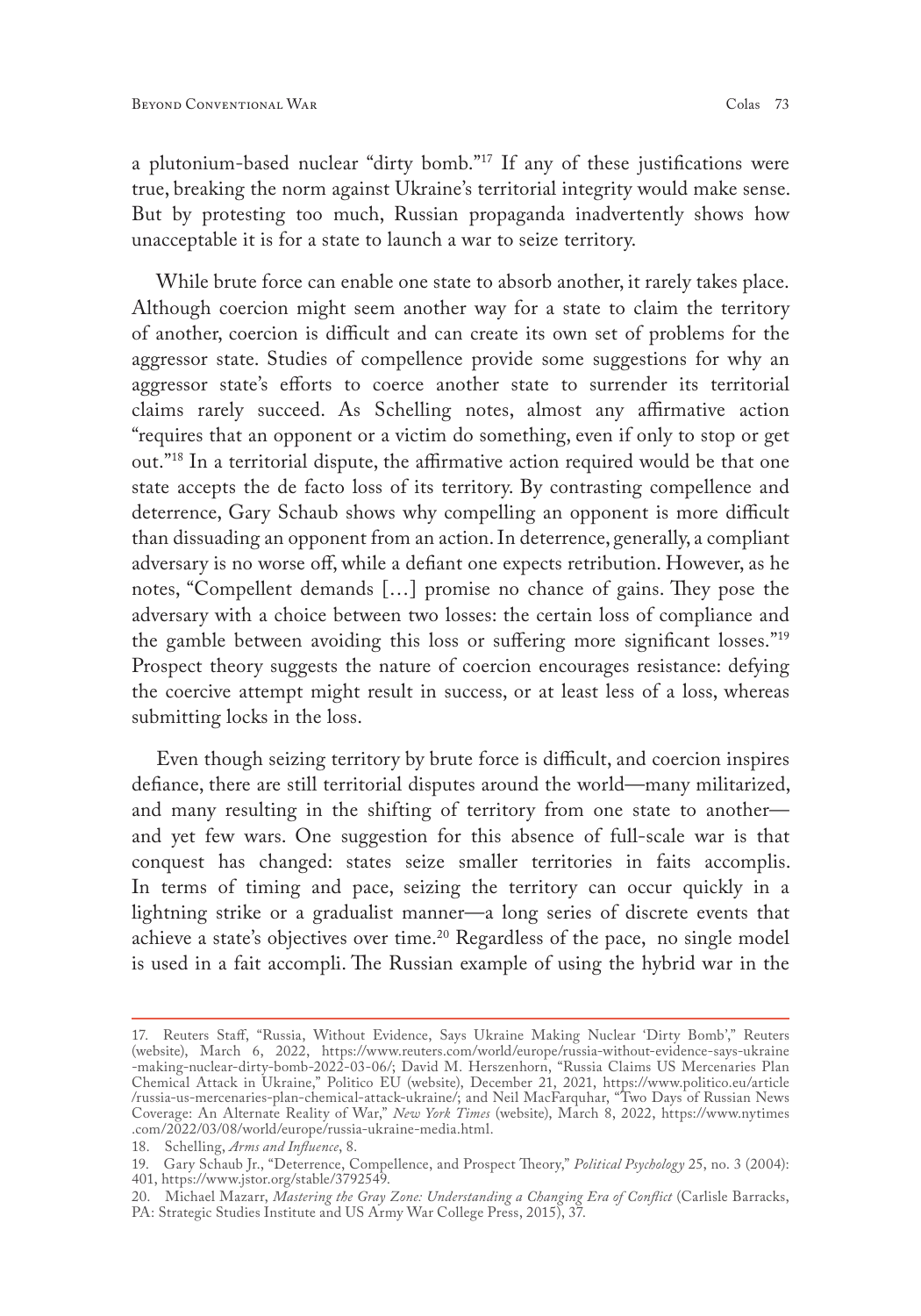Crimean Peninsula in 2014 differs significantly from current Chinese efforts to make land (literally) in the Pacific and then fortify those territories.

Categorizing the success rate of conventional versus hybrid means of seizing disputed territory is beyond the scope of this article. A state launching a fait accompli will employ its available forces in the means it believes is most likely to succeed in conquering while avoiding war. Trying to generalize what that force employment will look like is difficult. A massive buildup followed by limited use of overwhelming force might cause a defending state to become more (or less) likely to resist or collapse. The hybrid use of "contractors" and cyberattacks against the power grid could lead to sudden surrender or irate resistance.

Faits accomplis, whether fast or slow, subtle or blatant, all share the calculated risk of actions that could result in war. A successful fait accompli by the aggressor represents a corresponding failure of deterrence on the part of a defending state. And the failure of deterrence can erode the defending state's broader deterrent position toward the aggressor and undercut its commitments.<sup>21</sup>

## **A Model of Fait Accompli Calculation**

Data show territorial conflicts still exist in the twenty-first century, and states prefer to use faits accomplis to seize territory. In what context would a fait accompli become appealing for a state? Understanding this decision-making process is critical for military leaders who want to anticipate and deter conflict. One way to frame how states decide that the risk of a fait accompli is worth risking war is to treat disputed territory as a real estate market. China and India, for instance, have identified sections of their disputed border line (what they have "agreed to disagree" about) as the "Line of Actual Control." States agree on the location, which is fixed, but the value of the territory fluctuates over time for each state. This fluctuation helps explain why a state would risk a war for a land grab.

To set up a simple model: at a particular time, two states have implicitly agreed that a particular piece of territory is too valuable to abandon but not worth a war. Each state's calculations differ, but both countries anticipate a negative value in going to war for the territory.<sup>22</sup> When determining how much to value territory, a state first identifies how much it would be worth to have the territory without conflict. From this constructed value, the state then

<sup>21.</sup> Schelling, *Arms and Influence*, 45, 55–56.

<sup>22.</sup> James D. Fearon, "Rationalist Explanations for War," *International Organization* 49, no. 3 (1995): 379– 414, [https://www.jstor.org/stable/2706903;](https://www.jstor.org/stable/2706903) and Robert Jervis, *Perception and Misperception in International Politics* (Princeton, NJ: Princeton University Press, 1976).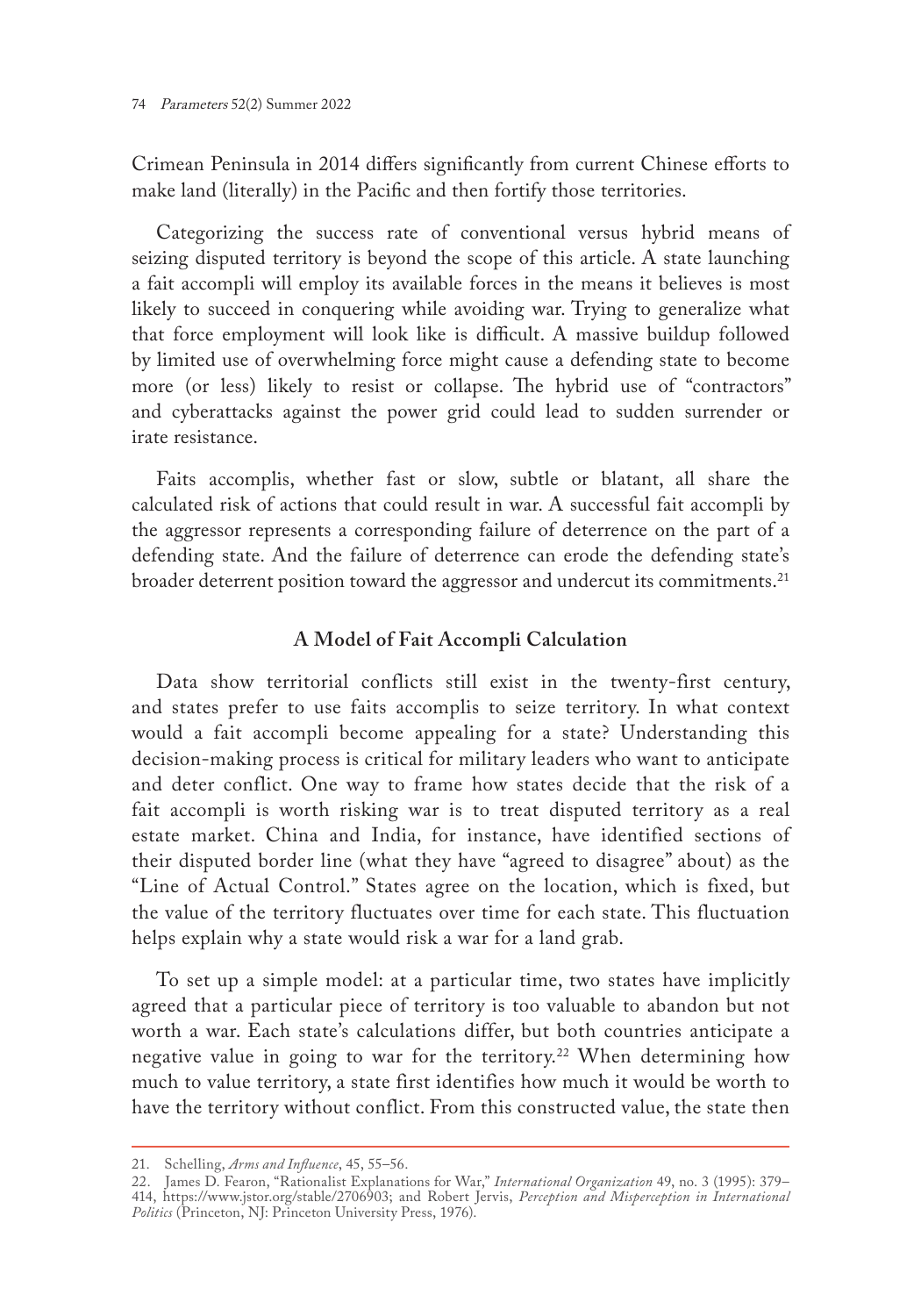plans for the worst-case scenario, subtracts the cost of a losing war, and factors in the probability of war and victory given war. A positive result suggests the benefits of war for the territory are likely to outweigh the costs—and, of course, a fait accompli is a bet war is unlikely to occur.

| <b>Constructed Value</b>       | • National narrative<br>• Resource availability<br>• Strategic location                                                |
|--------------------------------|------------------------------------------------------------------------------------------------------------------------|
| <b>Cost of War</b>             | • Availability of military forces<br>• Limited/unlimited escalation potential<br>• Outside party involvement           |
| Likelihood of War              | • Perceived willingness to use force<br>• Public/private statements<br>• Troop placement<br>• Intelligence assessments |
| <b>Expectations of Victory</b> | . National narrative<br>• Resource availability<br>• Strategic location                                                |

**Figure 1: Variables affecting desirability of a fait accompli**

Actual numbers are irrelevant to this simple model, which shows how the four input variables that determine whether the risk of a fait accompli is worthwhile can be affected by states' strategies even though internal and external changes to a state mean dozens of factors will interact to affect the value of the disputed territory and the probability of war.<sup>23</sup> The unpredictability of outcomes does not mean states will step back rather than commit to winning a dispute. Instead, aggressor states increase their odds of success by manipulating the market, increasing the possibility of a fait accompli. Yet even a defending state must keep the other side's computed value from rising too much, too quickly. For instance, Taiwan's de facto independence is not publicly proclaimed based on beliefs that a Chinese invasion would follow. A claim of independence would "officially" make Taiwan a breakaway province, and the value of the territory would shoot up for China since the Party could not countenance the humiliation of formally losing a province. At the same time, Chinese pressure can increase Taiwanese nationalism, perhaps over time, making it harder for Taiwanese leaders, who are responding to their populace, to hint at independence. So the status quo is never entirely stable, and states' actions and reactions can be hard to anticipate.

<sup>23.</sup> Robert Jervis, *System Effects: Complexity in Political and Social Life* (Princeton, NJ: Princeton University Press, 1999).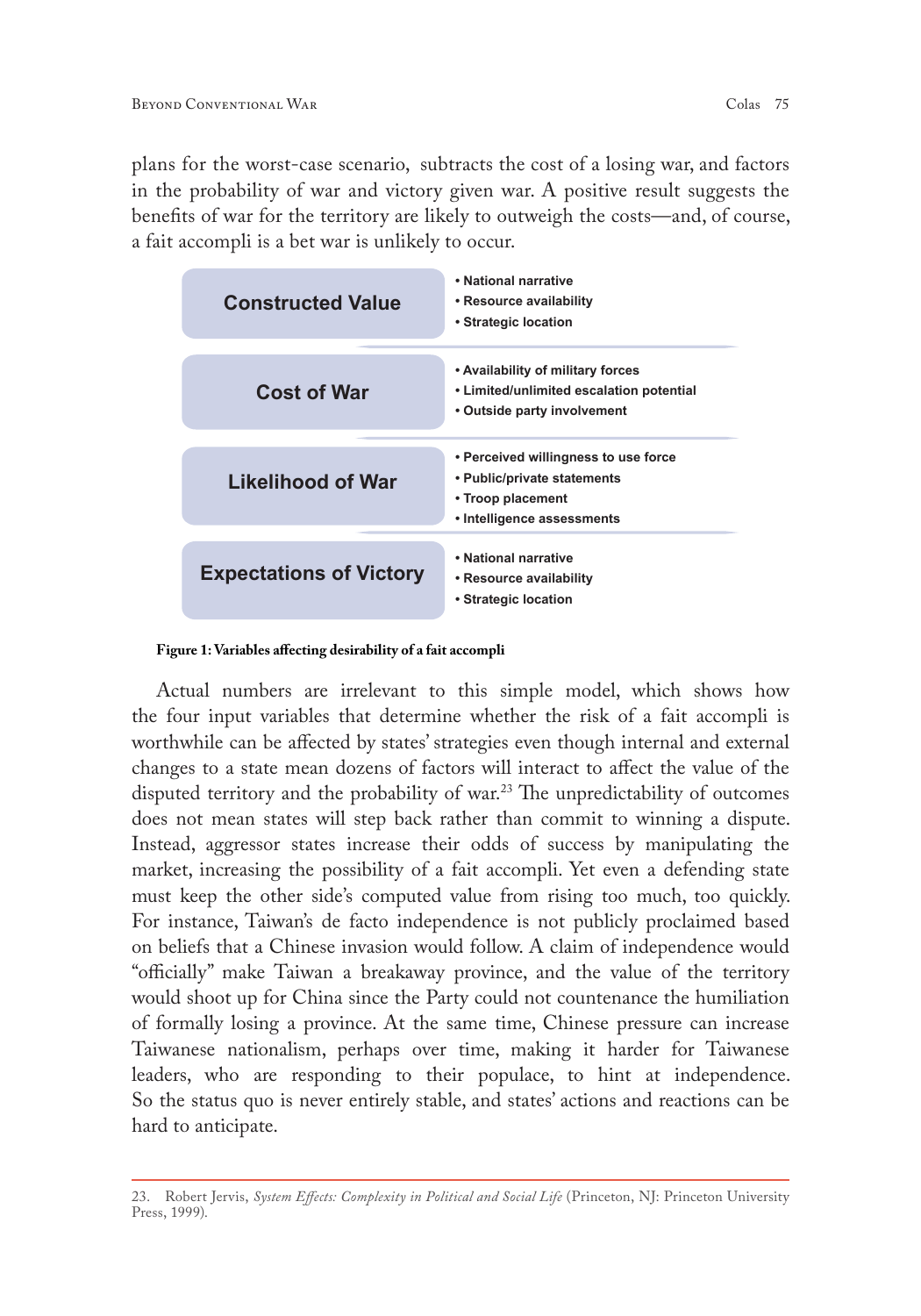76 Parameters 52(2) Summer 2022

Regardless of the unpredictability of outcomes, states will engage in market manipulation to shift the calculations of the other would-be-claimant. For example, an American-Japanese joint maritime exercise would improve the interoperability of both forces, raise the Japanese Self-Defense Forces' confidence that they may prevail in a limited direct conflict over the Senkakus with China, and lower Chinese expectations of victory as they reassess the danger posed by the Japanese naval forces, making the value of the Chinese Senkaku claims decrease, all other factors being equal. For an aggressor to resolve a territorial dispute in its favor, an optimal solution would be to raise the value of the territory for its state—making the risk of a conflict more worthwhile while convincing the defender the territory is not as valuable—making the risk of a conflict less likely. To maintain the status quo, however, a defending state may also need to convince its population that the disputed territory is worth claiming and the would-be aggressor state that war is not in its interest.

## **Using the Market Model to Deter Faits Accomplis**

States wishing to maintain the status quo must shape the environment for themselves and their adversaries by attempting to increase the value of the territory, lower the cost of a losing war, or lessen the probability of war. The defending state wins by convincing the aggressor that the territory is not worth the fight. States can manipulate the value of disputed territory by making historical claims, military modernization, and troop deployments—all of which can help counter faits accomplis.

## **Manipulating the Current Value of Territory by Historical Claims**

A state's historical claims and narratives regarding a given piece of territory are intimately connected to the value of that territory. Both aggressor and defender states will employ historical narratives to support their claims and justify any actions taken. For instance, the Chinese government's well-known "Nine Dash Line" for maritime claims was submitted to the United Nations in 2009, based on a 1947 map. However, China decided 1947 did not provide sufficient weight for its claims. In 2016, *China Daily* reported the 1947 map had its provenance in a 600-year-old book called *An Arcane Book about the South China Sea*, giving China "ironclad proof" of its rights in the region.<sup>24</sup> Although China is a United Nations Convention on the Law of the Sea signatory, it

<sup>24.</sup> Li Xiaokun and Liu Xiaoli, "Ancient Book 'Provides Ironclad Proof of Chinese Ownership'," *China Daily* (website), May 24, 2016, [http://www.chinadaily.com.cn/china/2016-05-24/content\\_25433846.htm;](http://www.chinadaily.com.cn/china/2016-05-24/content_25433846.htm) and John Sudworth, "South China Sea: The Mystery of Missing Books and Maritime Claims," *BBC* (website), June 19, 2016, [https://www.bbc.co.uk/news/world-asia-china-36545565.](https://www.bbc.co.uk/news/world-asia-china-36545565)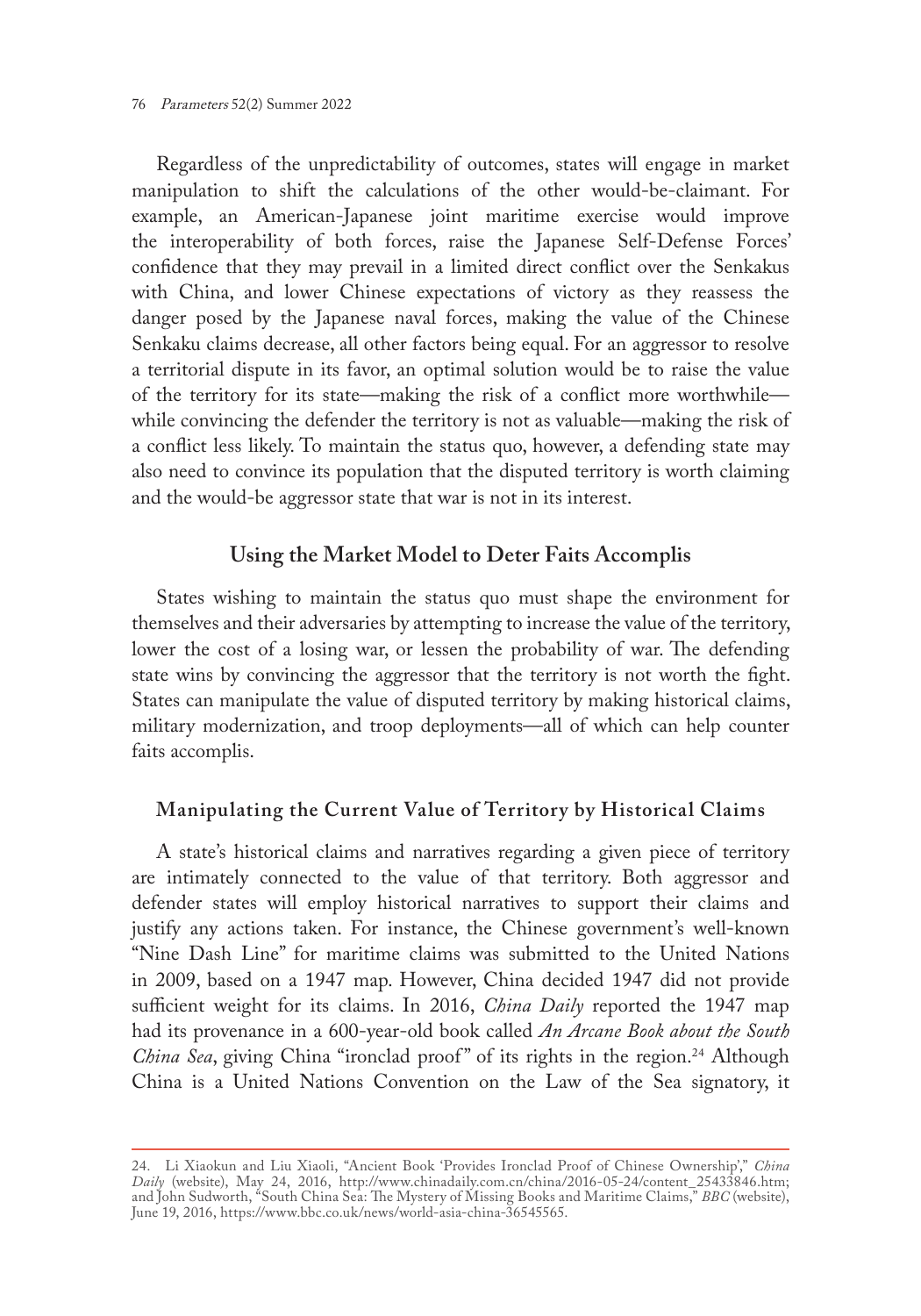refused to follow a 2016 tribunal ruling in favor of the Philippines in a maritime dispute based on this spurious historical claim.

More recently, in January 2022, the *Wall Street Journal* reported on a desperate search for the bones of Yaroslav the Wise, an eleventh-century Ukrainian saint, taking place in New York City. For the Ukrainian government, Yaroslav is a sign of nationhood and separation from Russia to oppose, in the words of the Ukrainian foreign minister, "modern Putinist myths and illegitimate territorial claims."25 The Ukrainian search is a response to Putin's insistence the previous year that the Russians and Ukrainians are "one people—a single whole." In Putin's view, as early as the late ninth century (even during the fragmentation of Ancient Rus), "both the nobility and the common people perceived Rus as a common territory, as their homeland."26 Both sides appeal to history to explain their actions, suggesting history has a high degree of resonance—whether for defending a sovereign state or justifying the encroachment and seizure of another state's territory.

Historical narratives strengthen a nation's claims while signaling what a state decides it cannot give up. National histories can also build the confidence and will to prevail against another state. Both China and Russia have invested heavily in efforts to develop a nationalist population ready to make sacrifices for the state's needs. China stresses its grievance-themed history against the West and national humiliation, while Russia has made and continues to make increasing efforts in this arena, imposing a legally mandated "military-patriotic upbringing" for the nation's education program in 2020.<sup>27</sup> If our strategic partners involved in territorial disputes, particularly with China and Russia, are not consistently "talking the talk" about the reasons why a disputed territory is theirs, we should be wary and not value another state's disputed territory more than the state itself. The tedious explanation by Japan's Ministry of Foreign Affairs about its rights to the Senkaku Islands will not convince the rival claimants of China and Taiwan, and perhaps not even Americans, but does serve as a signal by Japan that it is committed to these claims.28

<sup>25.</sup> Brett Forrest, "Russia-Ukraine Conflict Lies in the Bones of an 11th Century Prince," *Wall Street Journal* (website), January 1, 2022, [https://www.wsj.com/articles/russia-ukraine-conflict-lies-in-the-bones-of](https://www.wsj.com/articles/russia-ukraine-conflict-lies-in-the-bones-of-an-11th-century-prince-11641052801) [-an-11th-century-prince-11641052801](https://www.wsj.com/articles/russia-ukraine-conflict-lies-in-the-bones-of-an-11th-century-prince-11641052801).

<sup>26.</sup> Vladimir Putin, "On the Historical Unity of Russians and Ukrainians," July 12, 2021, http://en.kremlin .ru/events/president/news/66181.

<sup>27.</sup> Zang Weng, *Never Forget National Humiliation: Historical Memory in Chinese Politics and Foreign Relations* (New York: Columbia University Press, 2014); and Hannah Alberts, "Next-Generation Fighters: Youth Military-Patriotic Upbringing Bolsters the Russian Military's Manning and Mobilization Potential," Center for Strategic and International Studies (website), September 22, 2020, [https://www.csis.org/blogs](https://www.csis.org/blogs/post-soviet-post/next-generation-fighters-youth-military-patriotic-upbringing-bolsters-russian) [/post-soviet-post/next-generation-fighters-youth-military-patriotic-upbringing-bolsters-russian](https://www.csis.org/blogs/post-soviet-post/next-generation-fighters-youth-military-patriotic-upbringing-bolsters-russian).

<sup>28.</sup> "Senkaku Islands Q&A," Ministry of Foreign Affairs Japan (website), April 13, 2016, [https://www](https://www.mofa.go.jp/region/asia-paci/senkaku/qa_1010.html#q6) [.mofa.go.jp/region/asia-paci/senkaku/qa\\_1010.html#q6](https://www.mofa.go.jp/region/asia-paci/senkaku/qa_1010.html#q6).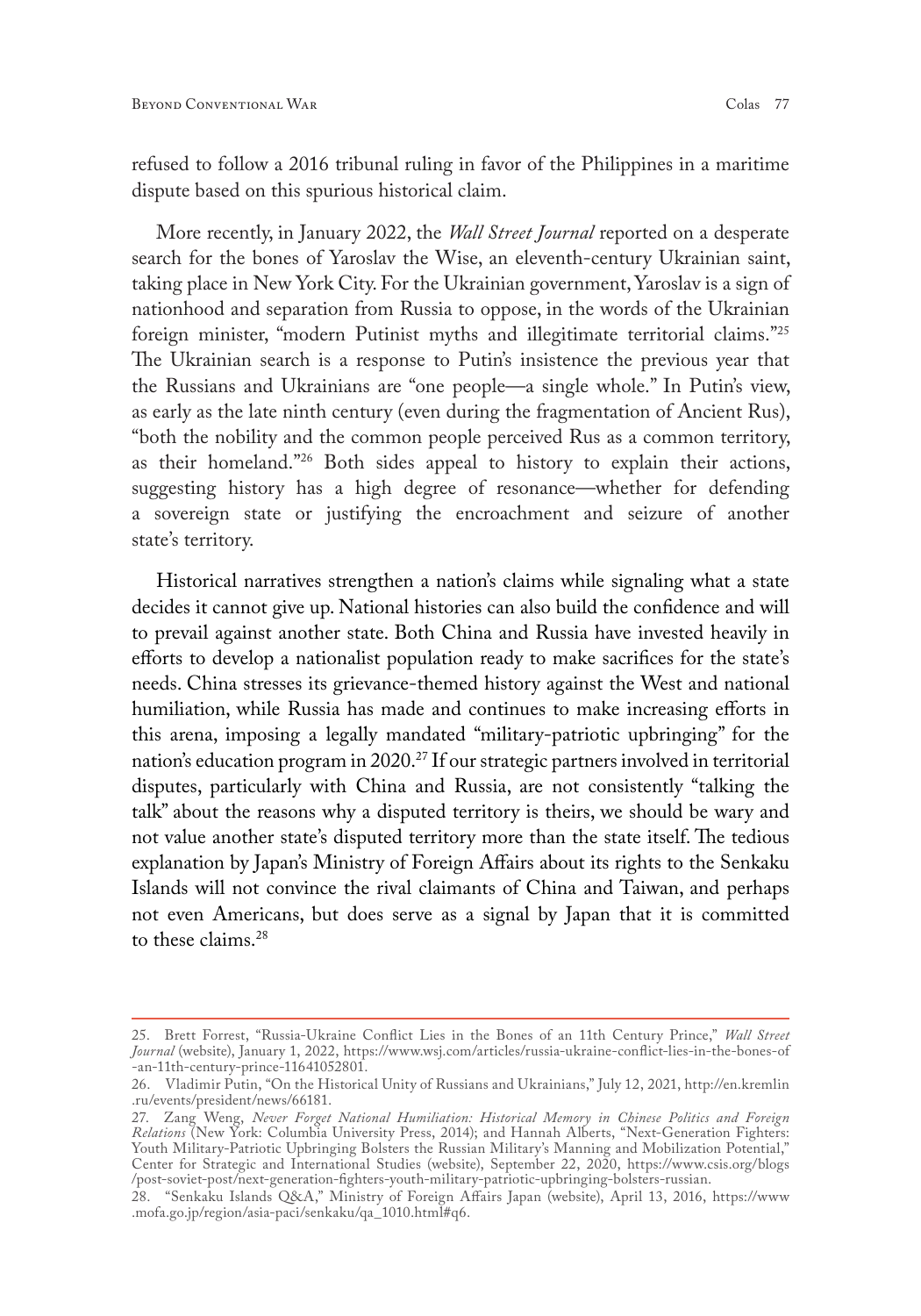#### **Manipulating the Cost of War by Military Developments**

States can raise the cost of war by investing in improving and expanding their military. This buildup might lead to an arms race, as both defender and aggressor seek to increase deterrence rather than fall behind.<sup>29</sup> However, scholarship on this security dilemma posits abstract states starting from value-neutral positions rather than states already in competition. When two states are already in an adversarial relationship, where disputed territory is only one area of contention, concerns about a security dilemma are less urgent than the possibility of being outpaced by an opponent. It is difficult to imagine a convincing policy argument that a status quo state should not improve its military because possessing a stronger military might foster a fait accompli by the other disputant. There are arguments that a state seeing the gradual shift in the balance of power in an opposing state's favor might choose to go to war in a "better now than later approach." Such cases of preemptive war are rare, possibly because striking first comes with the political cost of being perceived as an aggressor.30

Although America does not have territorial disputes with China or Russia, many of our strategic partners do. To best support our allies and raise potential costs against Chinese or Russian territorial aggression, the American military would be prudent to reconsider its "threats-based or capabilities-based" strategic planning models and begin with geography. There are a finite number of locations where China and Russia may attempt faits accomplis, and a conscious decision of where to deter and contain will lend itself to shaping future force development needs. Projects such as the US Army's Long-Range Precision Fires or practice using pre-positioned floating stocks show the potential for US forces to adapt and develop a more geography-based strategy for the future.<sup>31</sup>

#### **Manipulating the Cost of War by Broadening the Quarrel**

A defending state can expand the quarrel by increasing the number of participants supporting its side, linking the dispute to other matters where their state has a comparative advantage (even if those issues are unrelated to the territory). This approach might seem strange: relating reactions to actions has value in helping bound the nature of a conflict and not confusing opponents. There is

<sup>29.</sup> Charles Glaser, "The Security Dilemma Revisited," *World Politics* 50, no. 1 (1997): 174–75, [https://www](https://www.jstor.org/stable/25054031) [.jstor.org/stable/25054031](https://www.jstor.org/stable/25054031).

<sup>30.</sup> Dan Reiter, "Exploding the Powder Keg Myth: Preemptive Wars Almost Never Happen," *International Security* 20, no. 2 (1995): 29, <https://doi.org/10.2307/2539227>.

<sup>31.</sup> Stephen Lanza and Daniel Roper, "Fires for Effect: 10 Questions about Army Long-Range Precision Fires in the Joint Fight," Association of the United States Army (website), August 30, 2021, [https://](https://www.ausa.org/publications/fires-effect-10-questions-about-army-long-range-precision-fires-joint-fight) [www.ausa.org/publications/fires-effect-10-questions-about-army-long-range-precision-fires-joint-fight;](https://www.ausa.org/publications/fires-effect-10-questions-about-army-long-range-precision-fires-joint-fight)

and Katie Nelson, "Army Prepositioned Stock Afloat Equipment Issued to Soldiers for Use in Salaknib 22," US Indo-Pacific Command (website), March 17, 2022, [https://www.pacom.mil/Media/News/News-Article](https://www.pacom.mil/Media/News/News-Article -View/Article/2970307/army-prepositioned-stock-afloat-equipment-issued-to-soldiers-for-use-in-salakni/) [-View/Article/2970307/army-prepositioned-stock-afloat-equipment-issued-to-soldiers-for-use-in-salakni/](https://www.pacom.mil/Media/News/News-Article -View/Article/2970307/army-prepositioned-stock-afloat-equipment-issued-to-soldiers-for-use-in-salakni/).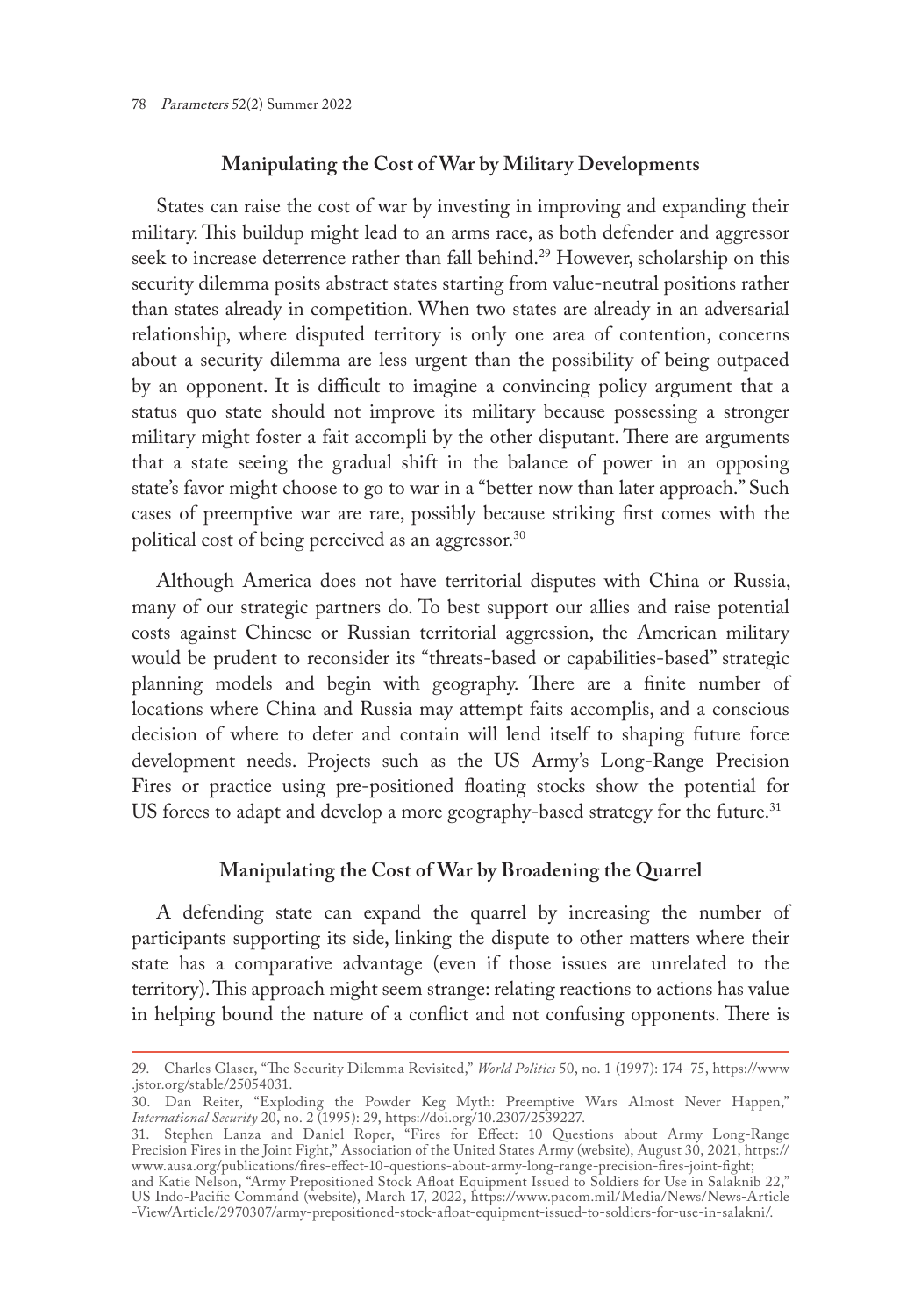something logical about keeping South China Sea disputes located in the South China Sea amongst South China Sea disputants. However, as Schelling notes, there are times when "breaking the rules is more dramatic, and communicates more about one's intent, precisely because it can be seen as a refusal to abide by rules."32

Determining how to expand the quarrel can be particularly important when one state has a comparative advantage. Chinese proximity to Fiery Cross Reef gives it a logistical advantage in resupplying its entrenched forces. An effort to erode this advantage might make matters increasingly uncomfortable for the Chinese forces, perhaps by routine aggressive US air patrols, which would be a direct retaliatory consequence, clearly connected with Chinese behavior. A less-direct approach to expand the quarrel could be developing and selling containerized missiles (like those of the Russian Club-K) to Vietnam and the Philippines and announcing the change is due to new Chinese military capabilities on Fiery Cross Reef.33 The linkage is less direct but still serves to change the Chinese cost-benefit calculus.

Changing the current rules of the conflict can also expand a quarrel, possibly enabling future faits accomplis. For example, China's 2021 Coast Guard Law changes the nature of its maritime disputes by directing the Chinese Coast Guard to perform defensive operations based on the orders of the Central Military Commission. This action adds to Chinese naval power in the region and increases the number of Chinese vessels claiming the latitude offered to military activities under the United Nations Convention on the Law of the Sea. Other states have disputed that Chinese domestic law can be applied to other nations. Still, the Coast Guard Law will add legal hurdles for states seeking to challenge China under the dispute-settlement procedures of the United Nations Convention on the Law of the Sea.<sup>34</sup> The overall muted response to the China's suggests another successful gradualist step by Beijing in its campaign to dominate its near abroad—increasing its naval power will make it harder for other states in the region to dispute Chinese maritime claims.

The occasional overreaction by a defending state also has merit when attempting to hamper a fait accompli by keeping redlines in place. For example, there is a stark contrast between Israeli and American willingness to accept probing

<sup>32.</sup> Schelling, *Arms and Influence*, 149–51.

<sup>33.</sup> "Club-K Container Missile System," Rosoboronexport (website), n.d., [http://roe.ru/esp/catalog](http://roe.ru/esp/catalog/marina-de-guerra/armas-de-la-nave/klab-k/) [/marina-de-guerra/armas-de-la-nave/klab-k/.](http://roe.ru/esp/catalog/marina-de-guerra/armas-de-la-nave/klab-k/)

<sup>34.</sup> Alex P. Dela Cruz, "Marching towards Exception: The Chinese Coast Guard Law and the Military Activities Exception of the *Law of the Sea Convention*" *Journal of Territorial and Maritime Studies* 8, no. 2 (2021): 6–7, [https://www.jstor.org/stable/10.2307/48617338;](https://www.jstor.org/stable/10.2307/48617338) and Jacques deLisle, "Political-Legal Implications of the July 2016 Arbitration Decision in the Philippines-PRC Case Concerning the South China Sea: The United States, China, and International Law," in *Asian Yearbook of International Law* 21 (2015): 49–82, <https://www.jstor.org/stable/10.1163/j.ctvbqs7d3.7>.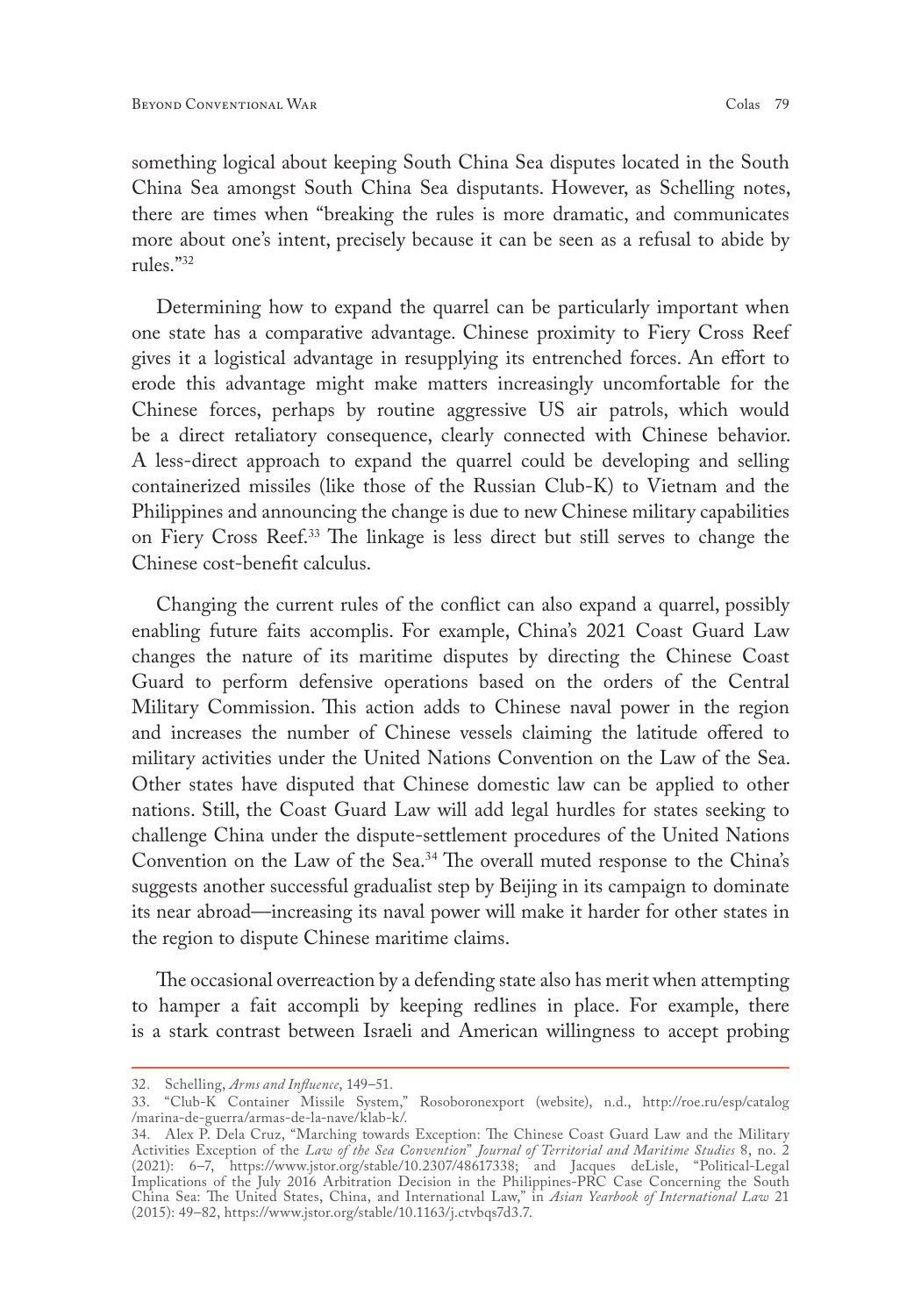attacks from Iranian-supported militias. Israel has launched hundreds of attacks against Iranian targets in Syria to maintain its redlines.<sup>35</sup> The United States has shown less willingness to respond kinetically to attacks on its forces unless there are US causalities. The perception of US unwillingness to risk war has permitted a tacit acceptance of Iranian-sponsored provocations, making war more likely to occur as Iranian elements become less risk-averse over time.<sup>36</sup>

Discussions about the gray zone often miss that calculated acts of retaliatory violence in response to gray-zone activities by an aggressor state leave the aggressor state with the unappealing choice of escalating or absorbing the costs. The Russian reaction to the defeat of its mercenaries and Syrian forces in a fight against US forces deployed in Syria to fight the Islamic State is one example. As then-Defense Secretary James Mattis observed afterward, the decision for the United States to destroy the force came after the Russian high command in Syria had stated the massing forces were not their own.<sup>37</sup> Rather than dispute the fighters' real provenance with Russian leadership in Syria, US forces acted boldly in self-defense, and the Russian response was muted.

### **Manipulating the Probability of War by Troop Placement**

Garrisoned territories make faits accomplis more difficult since the presence of armed troops suggests violence may be required to dislodge them, raising the potential scale and cost of an operation. Garrisoned troops may function as trip wires—their deaths may lead to a war, which the aggressor state would rather avoid. Schelling asserts the purpose of US troops stationed in West Berlin during the Cold War was to die "in a manner that guarantees that the action cannot stop there."38 More recent US deployments to Eastern Europe and the Baltics have adopted the same logic, employing forces small enough that even the most modest Russian effort could defeat.<sup>39</sup> According to Altman's recent research, since 1990, undefended areas are those most frequently targeted by aggressor states.<sup>40</sup>

<sup>35.</sup> Ilan Goldenberg, Nicholas Heras, Kaleigh Thomas, and Jennie Matuschak, "Countering Iran in the Gray Zone: What the United States Should Learn from Israel's Operations in Syria," Center for a New American Security (website), April 14, 2020, [https://www.cnas.org/publications/reports/countering-iran](https://www.cnas.org/publications/reports/countering-iran-gray-zone) [-gray-zone](https://www.cnas.org/publications/reports/countering-iran-gray-zone).

<sup>36.</sup> Goldenberg, Heras, Thomas, and Matuschak, "Countering Iran," 19–20.

<sup>37.</sup> Thomas Gibbons-Neff, "How a 4-Hour Battle between Russian Mercenaries and U.S. Commandos Unfolded in Syria," *New York Times* (website), May 24, 2018, [https://www.nytimes.com/2018/05/24/world](https://www.nytimes.com/2018/05/24/world/middleeast/american-commandos-russian-mercenaries-syria.html) [/middleeast/american-commandos-russian-mercenaries-syria.html](https://www.nytimes.com/2018/05/24/world/middleeast/american-commandos-russian-mercenaries-syria.html).

<sup>38.</sup> Schelling, *Arms and Influence*, 47.

<sup>39.</sup> Paul McLeary, Quint Forgey, and Connor O'Brien, "U.S. Deploys Troops to Eastern Europe; Thousands More on Standby," Politico (website), February 2, 2022, [https://www.politico.com/news/2022/02/02/biden](https://www.politico.com/news/2022/02/02/biden-troops-europe-ukraine-tensions-00004630) [-troops-europe-ukraine-tensions-00004630.](https://www.politico.com/news/2022/02/02/biden-troops-europe-ukraine-tensions-00004630)

<sup>40.</sup> Altman, "Evolution of Territorial Conquest," 516.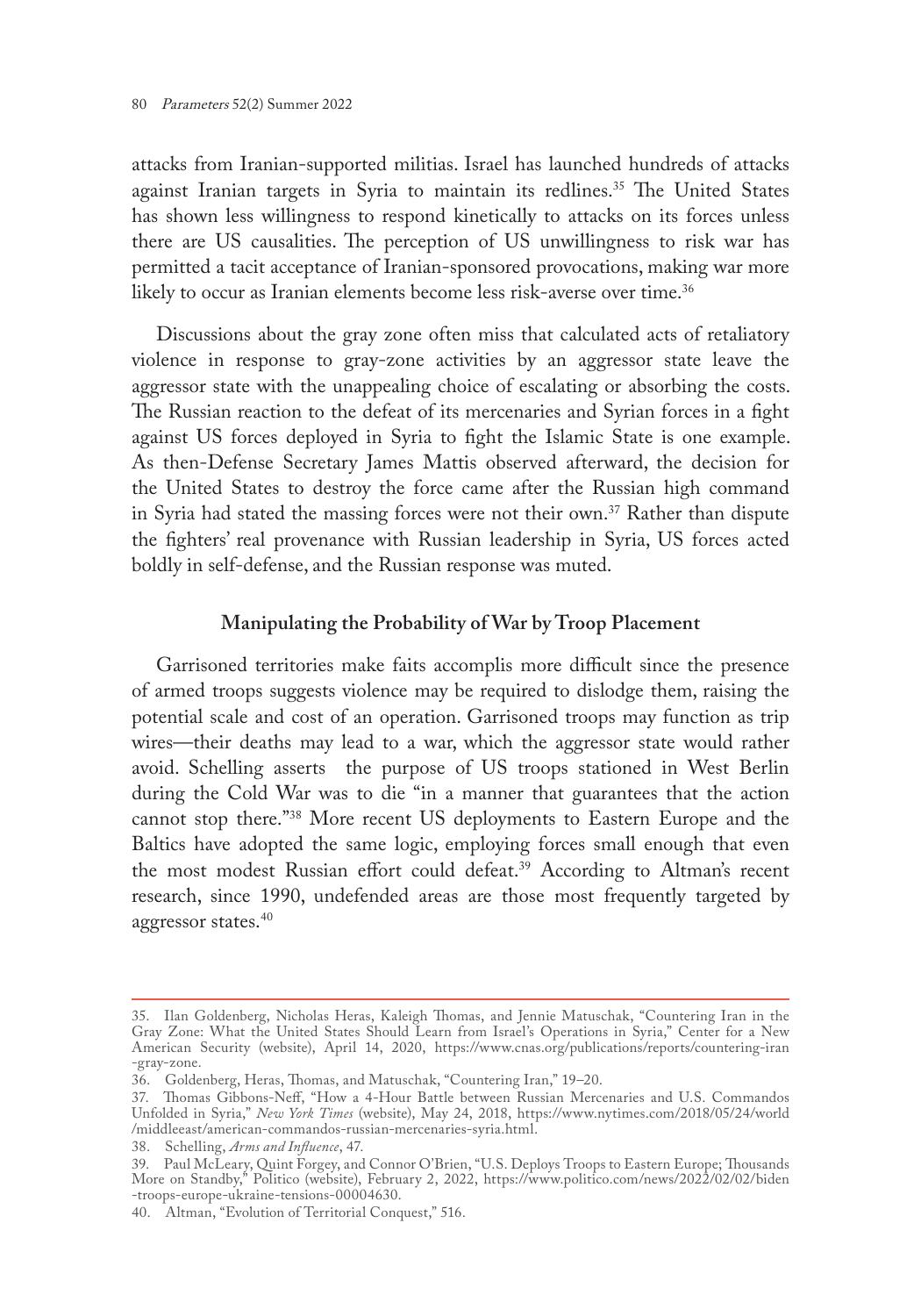Even if troops are not permanently garrisoned near the disputed territory, US and allied troop movements can affect an aggressor's force calculus. A recent study of post-1991 US troop movements suggested that when dealing with weaker targets, deployment of air and naval assets by the United States was "unequivocally positive" for achieving the goals of the United States in deterring or compelling the weaker state. In dealing with states categorized as "stronger targets," the movement of US ground forces had a more significant effect perhaps because of a perceived signal by the United States that it was willing to accept causalities and escalate the conflict.<sup>41</sup> Historically, Americans have been supportive of US contributions to defending friends and allies compared to interventions that are perceived as more internal affairs—consider the bipartisan lack of support for involvement in Syria in 2012, for instance.<sup>42</sup>

Regardless of the state's power, changing the status of a garrison at or near a disputed territory is a complex matter since moving troops into the territory can lead to unintended consequences. Unfortunately, an adversary will not be able to determine the purpose of force buildup—it could be to deter a fait accompli, or it could be to launch one. Even if one state could have confidence in a more peaceful motive for the other, they have no guarantee that over time the state's motive will not change and lead to an attempt to claim the territory. If the territory is already garrisoned, this is a strong deterrent against a fait accompli. Moving troops in is a complex calculation for a state trying to keep the status quo in a territorial dispute. If allies of the United States are unwilling to garrison troops in a disputed area—or at least near a particular disputed area—they signal to rivals they have decided not to fight over the territory.

#### **Resources, Technology, and Social Change**

The various efforts to increase the value of a piece of territory by historical claims—raising the cost of war for an opponent while lowering it for their state and increasing the probability of war for the territory by having troops in place—are all means that states can employ to affect the value of a disputed territory. However, another factor likely to affect faits accomplis that states have little control over is when technological or social changes unexpectedly shift the value of a piece of territory for one or both states. I call this the gold rush, and at least three overlapping categories could lead to a gold rush: resources, technology, and social change. In terms of resources, imagine a scenario where

<sup>41.</sup> Jacob Aronson, Daniel Tuke, Paul Huth, and Melanie Sisson, "Making Use of History," in Melanie W. Sisson, James A. Siebens, and Barry M. Blechman, eds., *Military Coercion and US Foreign Policy: The Use of Force Short of War* (New York: Routledge, 2020), 45–46.

<sup>42.</sup> Daniel L. Byman, Matthew C. Waxman, and Eric Larson, *Air Power as a Coercive Instrument* (Santa Monica, CA: RAND Corporation, 1999), 73, [https://www.jstor.org/stable/10.7249/mr1061af;](https://www.jstor.org/stable/10.7249/mr1061af) and "Little Support for U.S. Intervention in Syrian Conflict," Pew Research Center (website), March 15, 2012, [https://www](https://www.pewresearch.org/politics/2012/03/15/little-support-for-u-s-intervention-in-syrian-conflict/) [.pewresearch.org/politics/2012/03/15/little-support-for-u-s-intervention-in-syrian-conflict/](https://www.pewresearch.org/politics/2012/03/15/little-support-for-u-s-intervention-in-syrian-conflict/).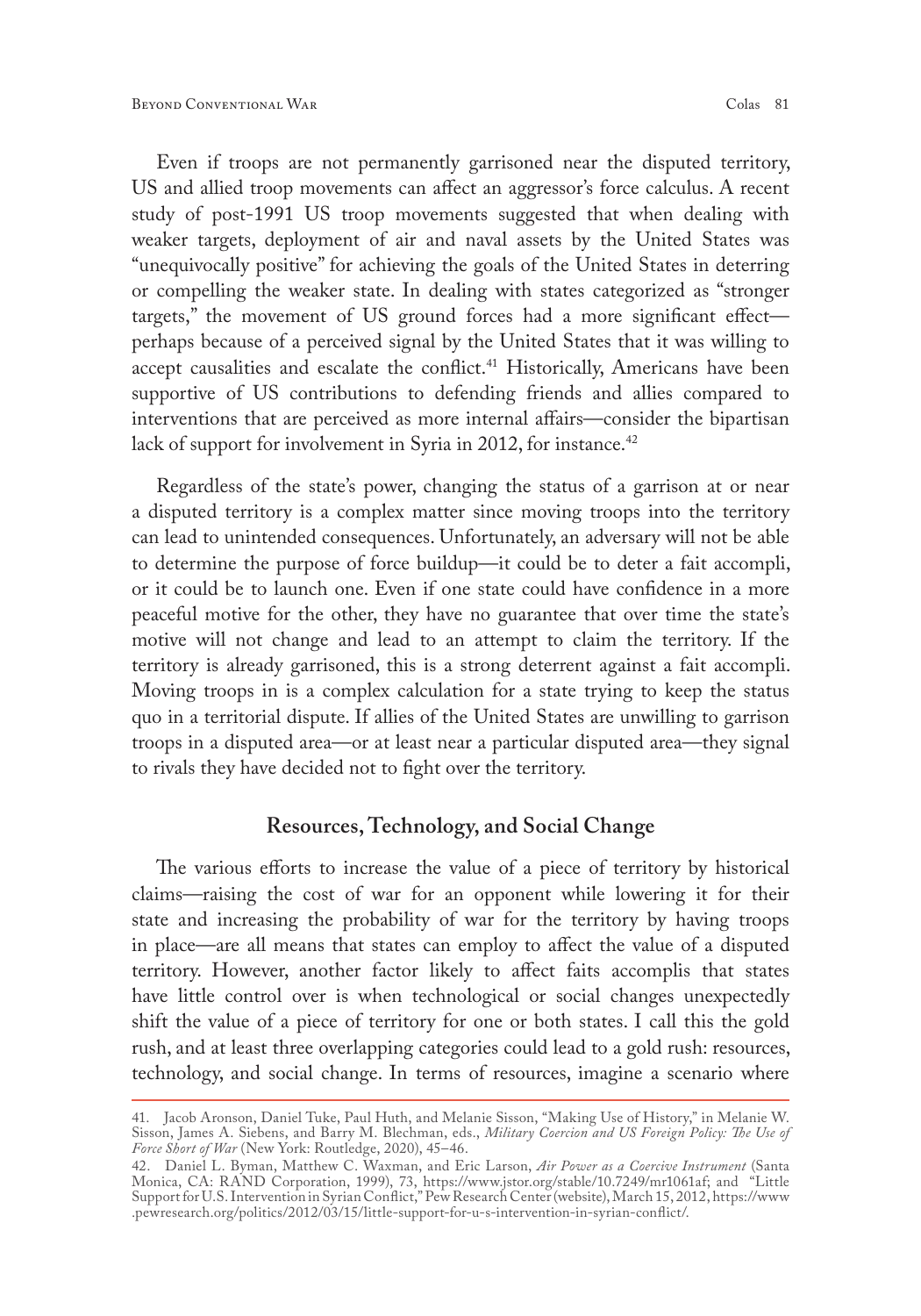previously unknown resources were discovered in a particular territory, such as in the East China Sea between Japan and China. As the economic value of a particular territory increased, both states would have more incentive to claim it, even if the risks of war remained the same. In the longer term, a climate-change scenario could shift the value of water-sharing arrangements between states, making it more urgent to resolve the status of a disputed territory.

In addition to a resource-driven scenario, changes in military technology might increase the value of one piece of territory over another. For instance, China's development of hypersonic missiles might lead to a previously disputed territory between China and a South Sea claimant becoming an ideal site for an early-warning radar system for the United States. Military technological change could be biological as well.43 Suppose Chinese efforts to change the biology of its soldiers succeed in developing troops who can exert themselves at high altitudes without the need for supplemental oxygen. These physical changes could make it easier to gain and hold terrain—without needing firepower in the Line of Actual Control, which is disputed with India. Physical stamina can be a game-changing advantage in fights voluntarily limited to non-gunpowder weapons.44

Besides resource shifts and changes in military technology, social changes might change the value of the territory, particularly under nationalist governments. For example, Narendra Modi's 2019 electoral victory in India seems to have led to a steady increase in Indian pushback against China in disputed territorial regions. Of course, China's increasing willingness to use force in the disputed border region was another factor in his party's rise to power.<sup>45</sup> Other plausible scenarios could change the value of territory in unanticipated ways besides social, technological, or resource changes—what is important to emphasize is that a state might not be able to manage how the value of a given territory may change. Nonetheless, attempting to control the available variables will put the state in a stronger position than drifting with the status quo.

<sup>43.</sup> Elsa Kania and Wilson VornDick, "China's Military Biotech Frontier: CRISPR, Military-Civil Fusion, and the New Revolution in Military Affairs," China Brief, Jamestown Foundation (website), October 8, 2019, [https://jamestown.org/program/chinas-military-biotech-frontier-crispr-military-civil](https://jamestown.org/program/chinas-military-biotech-frontier-crispr-military-civil-fusion-and-the-new-revolution-in-military-affairs/) [-fusion-and-the-new-revolution-in-military-affairs/](https://jamestown.org/program/chinas-military-biotech-frontier-crispr-military-civil-fusion-and-the-new-revolution-in-military-affairs/); and John Ratcliffe, "China is National Security Threat No. 1." *Wall Street Journal* (website), December 3, 2020, [https://www.wsj.com/articles/china-is-national](https://www.wsj.com/articles/china-is-national-security-threat-no-1-11607019599) [-security-threat-no-1-11607019599.](https://www.wsj.com/articles/china-is-national-security-threat-no-1-11607019599)

<sup>44.</sup> Soutik Biswas, "India-China Clash: An Extraordinary Escalation 'With Rocks and Clubs'," *BBC* (website), June 16, 2020, <https://www.bbc.co.uk/news/world-asia-india-53071913>.

<sup>45.</sup> Tanvi Madan, "India Is Not Sitting on the Geopolitical Fence," War on the Rocks (website), October 27, 2021, [https://warontherocks.com/2021/10/india-is-not-sitting-on-the-geopolitical-fence.](https://warontherocks.com/2021/10/india-is-not-sitting-on-the-geopolitical-fence)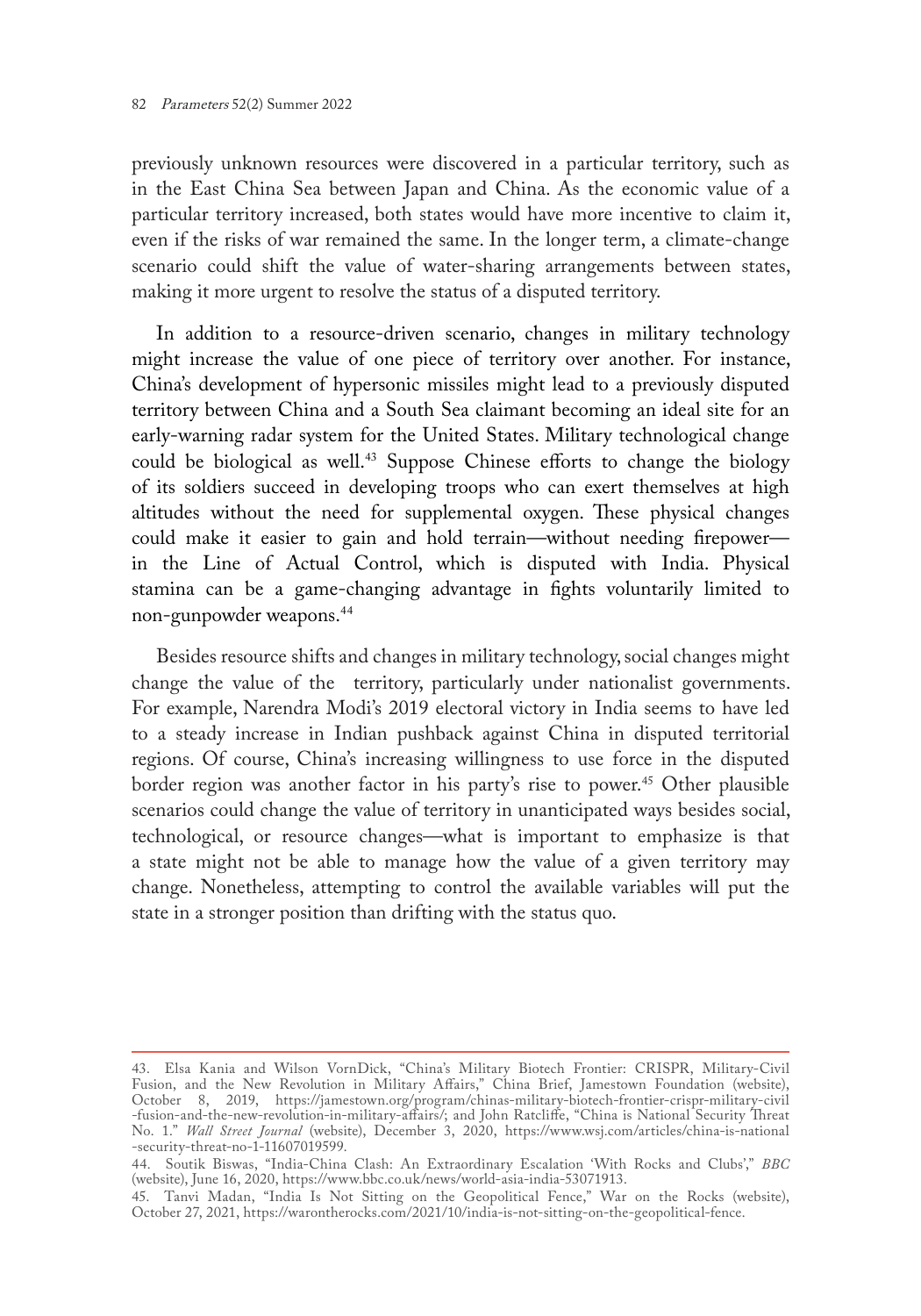### **Conclusions and Implications**

Faits accomplis are widespread and difficult to counter. A quintessential gray zone technique, faits accomplis present states that wish to see the status quo continue with a dilemma: acquiesce or start what could become a major war. If a fait accompli does occur, the losing state may conclude the potential benefits of regaining the status quo are outweighed by the possibility of its military response escalating into a wider war. This conclusion is a valid concern based on the empirical record of failed faits accomplis leading to war. Yet, hesitation in response favors the belligerent state. On the other hand, faits accomplis that take place gradually are difficult to counter because drawing a line in the sand at one irritant might seem disproportionate.

Changing the perspective on how states compute the value of disputed territory offers a different frame by which to understand the problem of faits accomplis. A state wanting to keep matters as they now stand would be wise to increase the relative value of the territory to its population while simultaneously lowering the value for its adversary. The use of garrisoned troops, a convincing justification narrative, expanding the quarrel to go beyond the obvious issue at hand, and raising the costs for the opponent are all means that can deter a fait accompli. Regardless of states' efforts, unexpected events can still shift the value of the territory, which requires states to be alert for possible changes (particularly in their rivals) and prepared to move rapidly. Not all techniques used to counter faits accomplis directly apply to countering every gray-zone tool available to states, but seeing contested issues as contests of value has wide application. Discouraging our opponents' advance means convincing them that "it"—whatever "it" may be—is not worth the cost. Careful study of the factors that encourage states' seizure of disputed territory can help us change our adversaries' calculations and discourage them from risking war.

In addition to thinking of contested issues as issues of value, Department of Defense leaders should consider that an opponent's means to pursue an end is a form of indirect communication.<sup>46</sup> An attempted fait accompli does risk war, but the aggressor state also communicates that it would prefer to avoid war if possible, which means a robust response from a defender may well lead it to back down.47 Attentive listening to indirect communication can give us better insight into the true redlines of our adversaries. Russian direct communication that arms provisions to the Ukrainian military would result in NATO forces being treated as cobelligerents has, to date, resulted in nothing.<sup>48</sup> Russian

<sup>46.</sup> Schelling, *Arms and Influence*, 126–89.

<sup>47.</sup> Altman, "By Fait Accompli," 888.

<sup>48.</sup> Peter Beaumont, "Arms Shipments Are a Legitimate Military Target, Kremlin Warns West," *Guardian*  (website), March 12, 2022, [https://www.theguardian.com/world/2022/mar/12/arms-shipments-are-a](https://www.theguardian.com/world/2022/mar/12/arms-shipments-are-a-legitimate-military-target-kremlin-warns-west) [-legitimate-military-target-kremlin-warns-west](https://www.theguardian.com/world/2022/mar/12/arms-shipments-are-a-legitimate-military-target-kremlin-warns-west).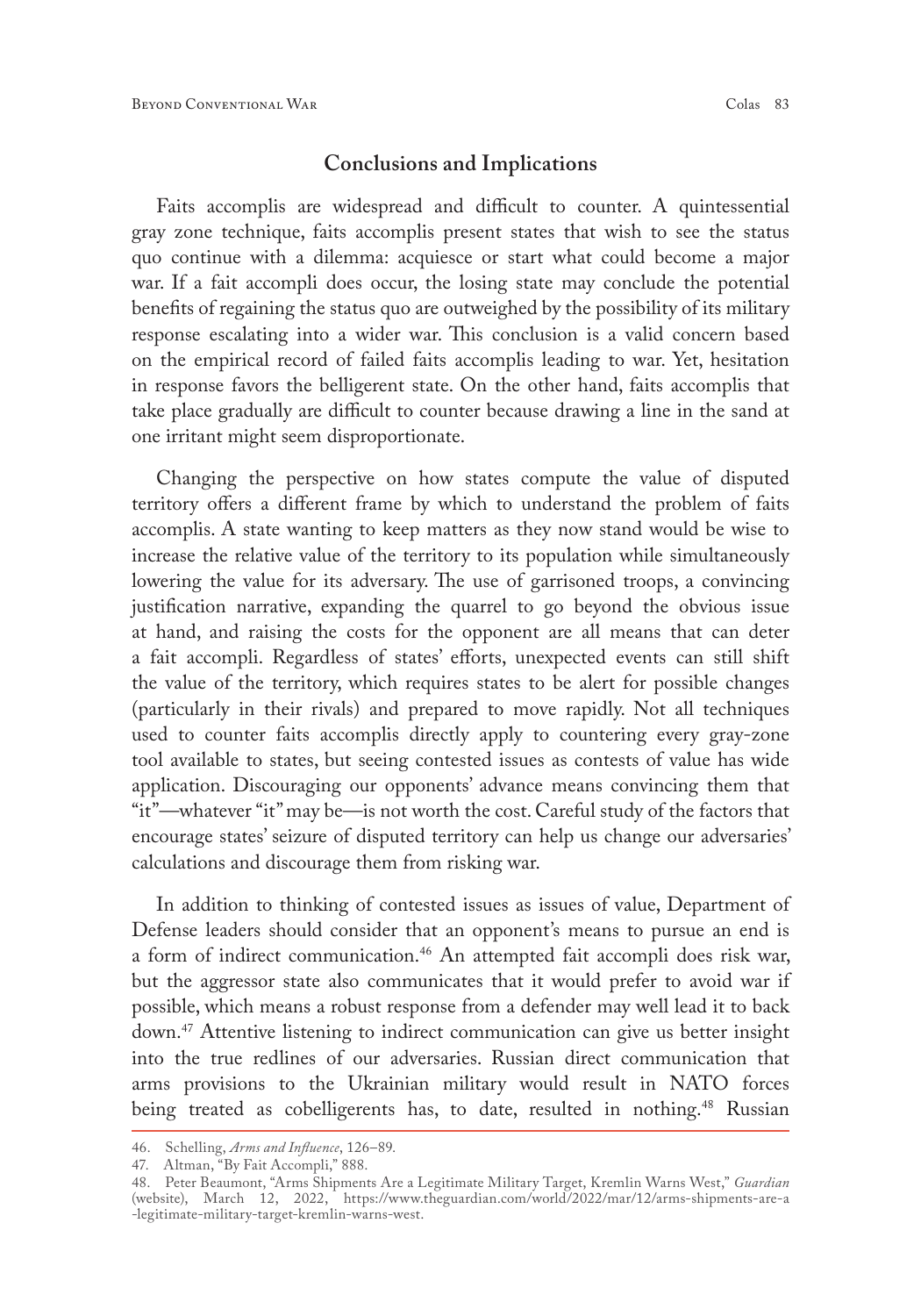indirect communication (by the lack of a response) is that Russia lacks some combination of capability or intent (or both) to respond to Western support to Ukraine: indirect communication may have provided better information about Russian redlines.

Listening to our adversaries' indirect communication may help us discern when we have room to escalate. At other times, we should take our opponents at their word and act accordingly. Russian claims that it had no means to control the volunteers about to attack American troops in Syria were a factor in ruling out a strong Russian reprisal against the American military response.<sup>49</sup> Proclaiming that one is not responsible makes it difficult to claim responsibility subsequently. Similarly, Beijing's insistence that its military buildup on artificial islands in the South China Sea is not a military buildup provides the United States with the option of using similar explanations when responding to Chinese complaints about US force posture in the region.<sup>50</sup>

Brandon Colas

Major Brandon Colas is a US Army foreign area officer currently embedded with the United Kingdom Strategic Command Defence Intelligence in London as a liaison officer for the Defense Intelligence Agency.

<sup>49.</sup> Gibbons-Neff, "4-Hour Battle."

<sup>50.</sup> Jeremy Page, Carol E. Lee, and Gordon Lubold, "China's President Pledges No Militarization in Disputed Islands," *Wall Street Journal* (website), September 25, 2016, [https://www.wsj.com/articles/china](https://www.wsj.com/articles/china-completes-runway-on-artificial-island-in-south-china-sea-1443184818) [-completes-runway-on-artificial-island-in-south-china-sea-1443184818](https://www.wsj.com/articles/china-completes-runway-on-artificial-island-in-south-china-sea-1443184818).